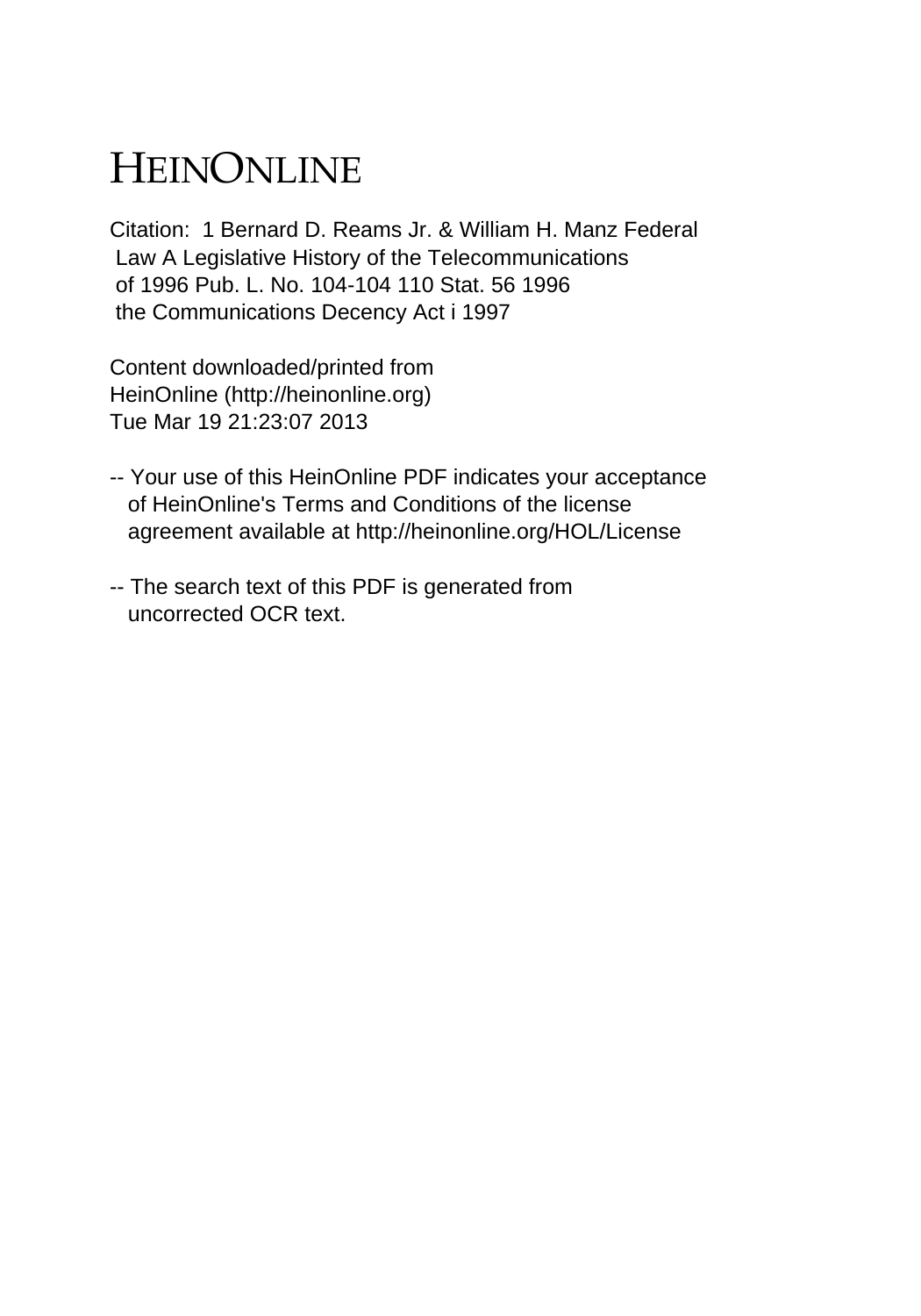## FEDERAL TELECOMMUNICATIONS LAW: A LEGISLATIVE HISTORY OF THE TELECOMMUNICATIONS **ACT** OF **1996** PUB. L. NO. 104-104, 110 STAT. 56 (1996) INCLUDING THE **COMMUNICATIONS DECENCY ACT**

Volume **1** Document Numbers **1-6**

BY

BERNARD D. REAMS, JR. ASSOCIATE DEAN AND PROFESSOR OF LAW ST. JOHN'S UNIVERSITY IN NEW YORK

AND

WILLIAM H. MANZ EXECUTIVE LAW LIBRARIAN ST. JOHN'S UNIVERSITY IN NEW YORK

> William S. Hein & Co., Inc. Buffalo, N.Y. 1997